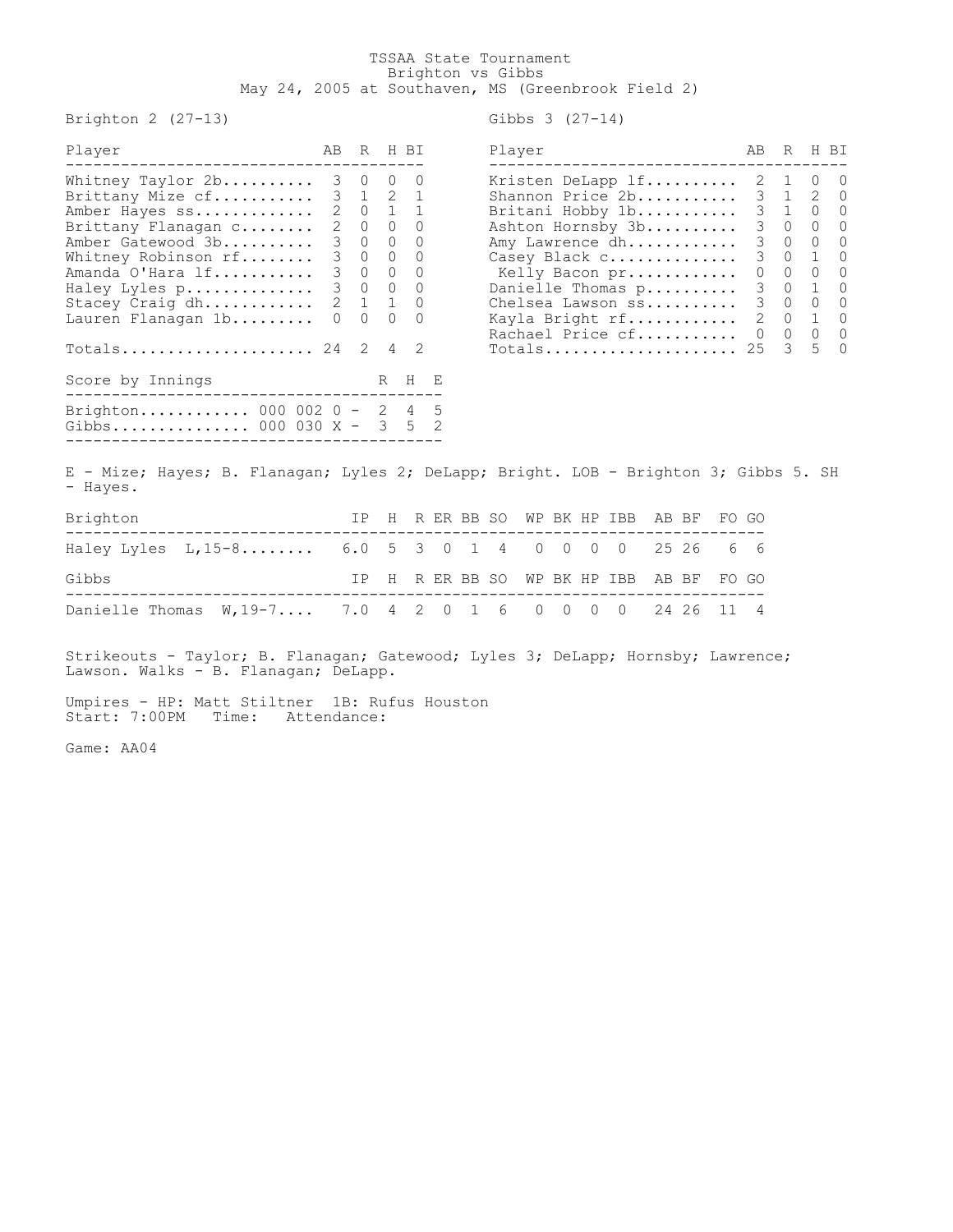## TSSAA State Tournament Brighton vs Gibbs May 24, 2005 at Southaven, MS (Greenbrook Field 2)

Brighton 2 (27-13)

| Player                                                                                                                                                                                                                                               | AВ                                        | R                                                             |                                           | H RBI BB SO PO                                                                                                                                                                                                                                                                                                        |                                                                                |                                  |                                                                                                        |                             | A LOB                                                    |  |
|------------------------------------------------------------------------------------------------------------------------------------------------------------------------------------------------------------------------------------------------------|-------------------------------------------|---------------------------------------------------------------|-------------------------------------------|-----------------------------------------------------------------------------------------------------------------------------------------------------------------------------------------------------------------------------------------------------------------------------------------------------------------------|--------------------------------------------------------------------------------|----------------------------------|--------------------------------------------------------------------------------------------------------|-----------------------------|----------------------------------------------------------|--|
| ----------------------------<br>Whitney Taylor 2b<br>Brittany Mize cf<br>Amber Hayes ss<br>Brittany Flanagan c<br>Amber Gatewood 3b<br>Whitney Robinson $rf$<br>Amanda O'Hara lf<br>Haley Lyles p<br>Stacey Craig dh<br>Lauren Flanagan 1b<br>Totals | 3<br>$\mathbf{2}$<br>$\overline{0}$<br>24 | 0<br>3 1<br>$2 \quad 0$<br>2 0 0<br>3 0 0<br>$\mathbf 1$<br>2 | 0<br>2<br>1<br>$\overline{1}$<br>$\sim$ 4 | 0<br>1<br>$\begin{array}{cccccccc} 3 & 0 & 0 & 0 & 0 & 1 & 0 & 0 \\ 3 & 0 & 0 & 0 & 0 & 0 & 1 & 0 \\ 3 & 0 & 0 & 0 & 0 & 0 & 1 & 0 \end{array}$<br>$\begin{matrix} 0 & 0 & 3 & 0 & 1 \\ 0 & 0 & 0 & 0 & 0 \end{matrix}$<br>0 0 0 0 0 9<br>$\mathbf{2}$                                                                | 0<br>0<br>$\begin{matrix} 1 & 0 & 0 \\ 0 & 1 & 1 \end{matrix}$<br>$\mathbf{1}$ | $\overline{1}$<br>$\overline{0}$ | ---------------<br>2<br>1<br>$0 \quad 1 \quad 2$<br>$3\quad1$<br>6 18                                  | 1<br>0<br>$\mathbf{0}$<br>5 | 0<br>0<br>0<br>1<br>2<br>0<br>0<br>0<br>0<br>0<br>3      |  |
| Gibbs $3(27-14)$                                                                                                                                                                                                                                     |                                           |                                                               |                                           |                                                                                                                                                                                                                                                                                                                       |                                                                                |                                  |                                                                                                        |                             |                                                          |  |
| Player<br>. <u>.</u> .                                                                                                                                                                                                                               |                                           |                                                               |                                           | AB R H RBI BB SO PO A LOB                                                                                                                                                                                                                                                                                             |                                                                                |                                  |                                                                                                        |                             |                                                          |  |
| Kristen DeLapp lf<br>Shannon Price 2b<br>Britani Hobby 1b<br>Ashton Hornsby 3b<br>Amy Lawrence dh<br>Casey Black c<br>Kelly Bacon pr<br>Danielle Thomas $p \ldots \ldots$<br>Chelsea Lawson ss<br>Kayla Bright rf<br>Rachael Price cf<br>Totals      | $\overline{0}$<br>25                      | $2 \quad 1$<br>3 1 2<br>3 1 0 0<br>$\Omega$<br>3              | $\overline{0}$<br>$\circ$<br>5            | 0<br>0<br>3 0 0 0 0 1 1 1<br>3 0 0 0 0 1 1 1<br>3 0 0 0 0 1 0 0<br>3 0 1 0 0 0<br>$\begin{array}{cccccccc} 0 & 0 & 0 & 0 & 0 & 0 & 0 & 0 \\ 3 & 0 & 1 & 0 & 0 & 0 & 2 & 1 \end{array}$<br>$\begin{array}{cccccccc} 3 & 0 & 0 & 0 & 0 & 1 & 2 & 0 \\ 2 & 0 & 1 & 0 & 0 & 0 & 0 & 0 \end{array}$<br>$\circ$<br>$\Omega$ | 1<br>0<br>0<br>1                                                               | 1<br>$\overline{0}$              | 1<br>2<br>$0 \quad 4 \quad 0$<br>7 1<br>$\begin{array}{ccccccccc}\n0 & 0 & 2 & 0\n\end{array}$<br>4 21 | 0<br>$\overline{1}$<br>4    | 0<br>0<br>0<br>2<br>0<br>0<br>0<br>0<br>1<br>0<br>0<br>5 |  |
| Score by Innings                                                                                                                                                                                                                                     |                                           |                                                               |                                           | R H                                                                                                                                                                                                                                                                                                                   | Е                                                                              |                                  |                                                                                                        |                             |                                                          |  |
| Brighton 000 002 0 - 2 4<br>Gibbs 000 030 $X - 3$ 5                                                                                                                                                                                                  |                                           |                                                               |                                           |                                                                                                                                                                                                                                                                                                                       | 5<br>2                                                                         |                                  |                                                                                                        |                             |                                                          |  |
| E - Mize; Hayes; B. Flanagan; Lyles 2; DeLapp; Bright. LOB - Brighton 3;<br>Gibbs 5. SH - Hayes.                                                                                                                                                     |                                           |                                                               |                                           |                                                                                                                                                                                                                                                                                                                       |                                                                                |                                  |                                                                                                        |                             |                                                          |  |
| Brighton<br>IP H R ER BB SO AB BF                                                                                                                                                                                                                    |                                           |                                                               |                                           |                                                                                                                                                                                                                                                                                                                       |                                                                                |                                  |                                                                                                        |                             |                                                          |  |
| Haley Lyles 6.0 5 3 0 1                                                                                                                                                                                                                              |                                           |                                                               |                                           |                                                                                                                                                                                                                                                                                                                       | 4 25 26                                                                        |                                  |                                                                                                        |                             |                                                          |  |
| IP H R ER BB SO AB BF<br>Gibbs                                                                                                                                                                                                                       |                                           |                                                               |                                           |                                                                                                                                                                                                                                                                                                                       |                                                                                |                                  |                                                                                                        |                             |                                                          |  |
| Danielle Thomas 7.0 4 2 0 1 6 24 26                                                                                                                                                                                                                  |                                           |                                                               |                                           |                                                                                                                                                                                                                                                                                                                       |                                                                                |                                  |                                                                                                        |                             |                                                          |  |
| Win - Thomas (19-7). Loss - Lyles (15-8). Save - None.<br>Umpires - HP: Matt Stiltner 1B: Rufus Houston<br>Start: 7:00PM<br>Time: Attendance:<br>Game: AA04                                                                                          |                                           |                                                               |                                           |                                                                                                                                                                                                                                                                                                                       |                                                                                |                                  |                                                                                                        |                             |                                                          |  |